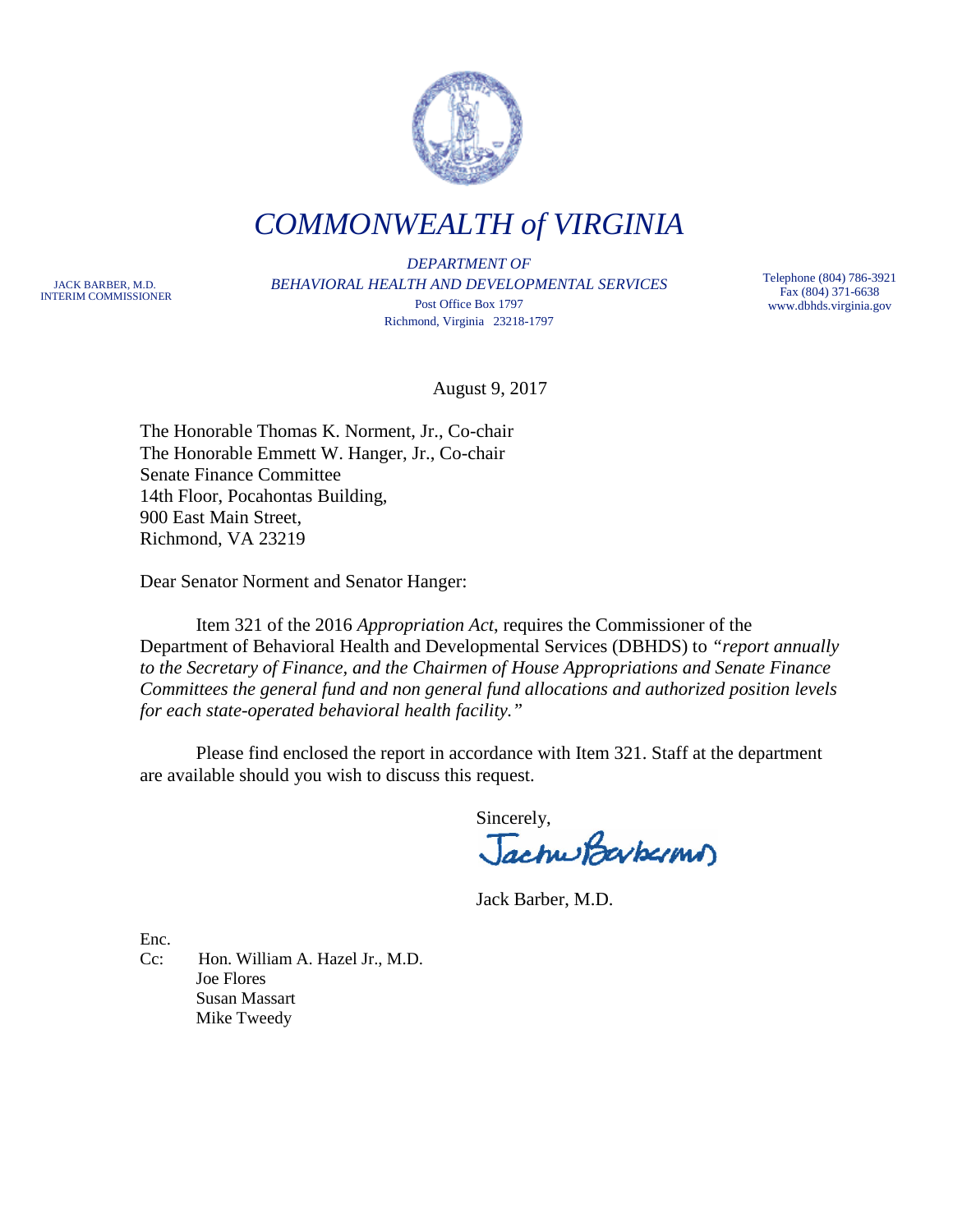

*COMMONWEALTH of VIRGINIA*

JACK BARBER, M.D. INTERIM COMMISSIONER

*DEPARTMENT OF BEHAVIORAL HEALTH AND DEVELOPMENTAL SERVICES* Post Office Box 1797 Richmond, Virginia 23218-1797

Telephone (804) 786-3921 Fax (804) 371-6638 www.dbhds.virginia.gov

August 9, 2017

The Honorable S. Chris Jones, Chair House Appropriations Committee 900 East Main Street Pocahontas Building, 13th Floor Richmond, Virginia 23219

Dear Delegate Jones:

Item 321 of the 2016 *Appropriation Act*, requires the Commissioner of the Department of Behavioral Health and Developmental Services (DBHDS) to *"report annually to the Secretary of Finance, and the Chairmen of House Appropriations and Senate Finance Committees the general fund and non general fund allocations and authorized position levels for each state-operated behavioral health facility."*

Please find enclosed the report in accordance with Item 321. Staff at the department are available should you wish to discuss this request.

Sincerely,<br>Jachus Baybarmus

Jack Barber, M.D.

Enc.

Cc: Hon. William A. Hazel Jr., M.D. Joe Flores Susan Massart Mike Tweedy